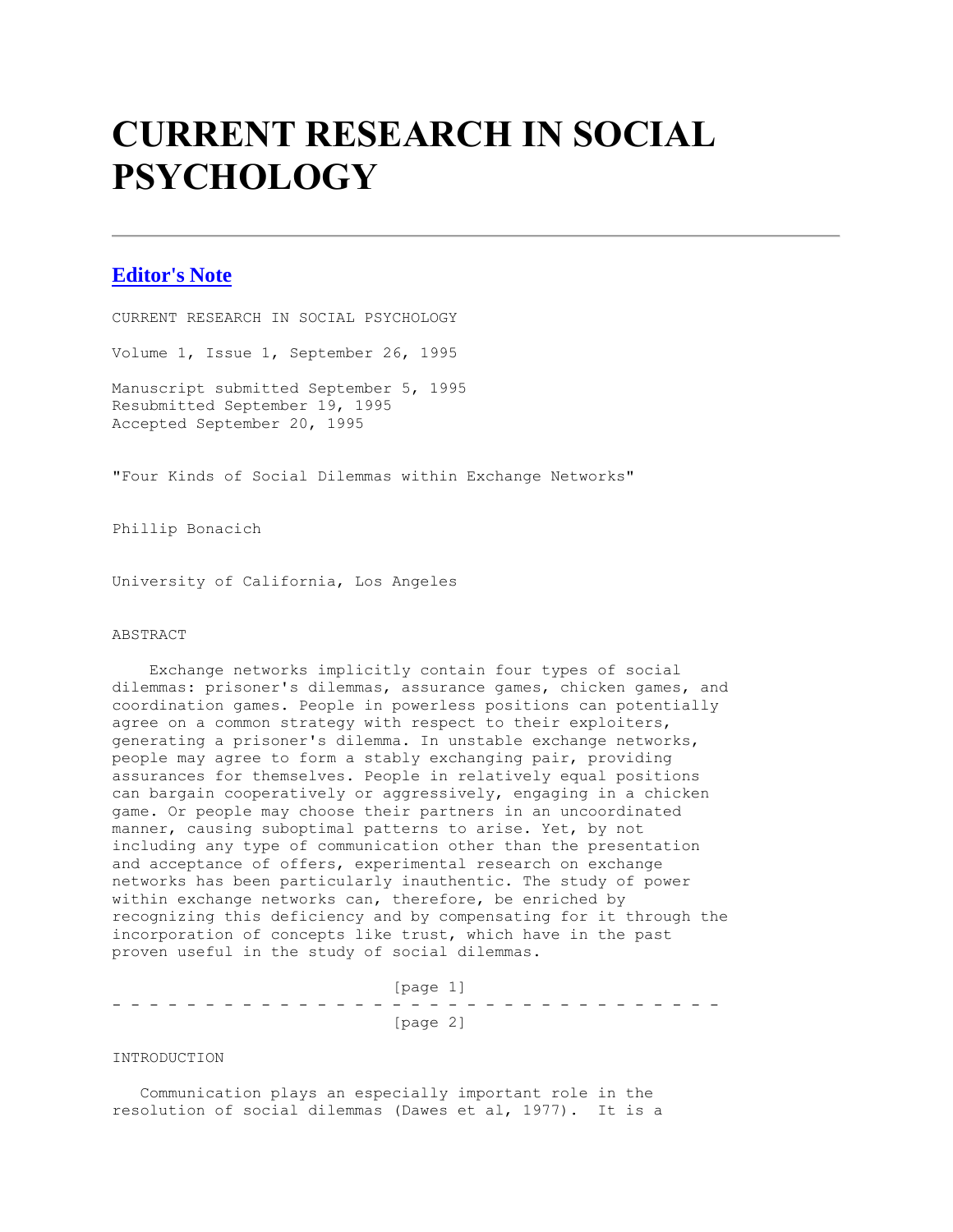limitation of existing experimental work on power within social exchange networks that the only communication permitted is that between positions involving exchange offers and acceptances. For in fact there are many types of networks that connect positions apart from such exchanges, networks that may overlap and influence the interaction.

 Experiments on power within exchange networks allow for the creation of binding agreements between players. Thus, when two players accept a division of points, the division that they accept is accomplished. Hence, the complete transparency of agreements guaranteed by the experimenter makes trust between the positions unnecessary. It has been discovered, however, that allowing for nonbinding agreements would create the conditions necessary for the development of trust (Kollock 1993).

 The study of social dilemmas was initially the almost exclusive domain of economists (Olson, 1965). Their conclusion was that cooperation was impossible, or that it could occur only in the presence of "selective incentives" for cooperation. More recently, social processes that facilitate cooperation have become more prominent, especially processes like trust (Marwell and Oliver, 1988; Kollock, 1994). Yet, most of the existing theories of power in exchange networks are either based on rational choice or have a strong rational choice inclination. Thus, it seems only proper to begin to "open up" exchange networks to other phenomena.

 Four kinds of two-person social dilemmas have already been examined (the N-person versions are similar):

#### I The Prisoner's Dilemma (PD)

 In the PD game, each player has a cooperative and uncooperative choice. In the symmetric case, the rewards can be represented by the following diagram.

|          |                 | Player B    |                 |  |
|----------|-----------------|-------------|-----------------|--|
|          |                 | Cooperation | Non-cooperation |  |
| Player A | Cooperation     | b, b        | d, a            |  |
|          | Non-cooperation | a,d         | C, C            |  |
|          |                 | [page 2]    |                 |  |

[page 3]

The values are ordered such that  $a > b > c > d$  and  $(a + d) < 2b$ . Because of this ordering, non-cooperation uniformly "dominates" cooperation; each player is better off off choosing not to cooperate no matter what the other player has chosen.

II The Assurance Game

 In an assurance game, each player wants to cooperate if his/her partner cooperates, but will balk if s/he thinks his/her partner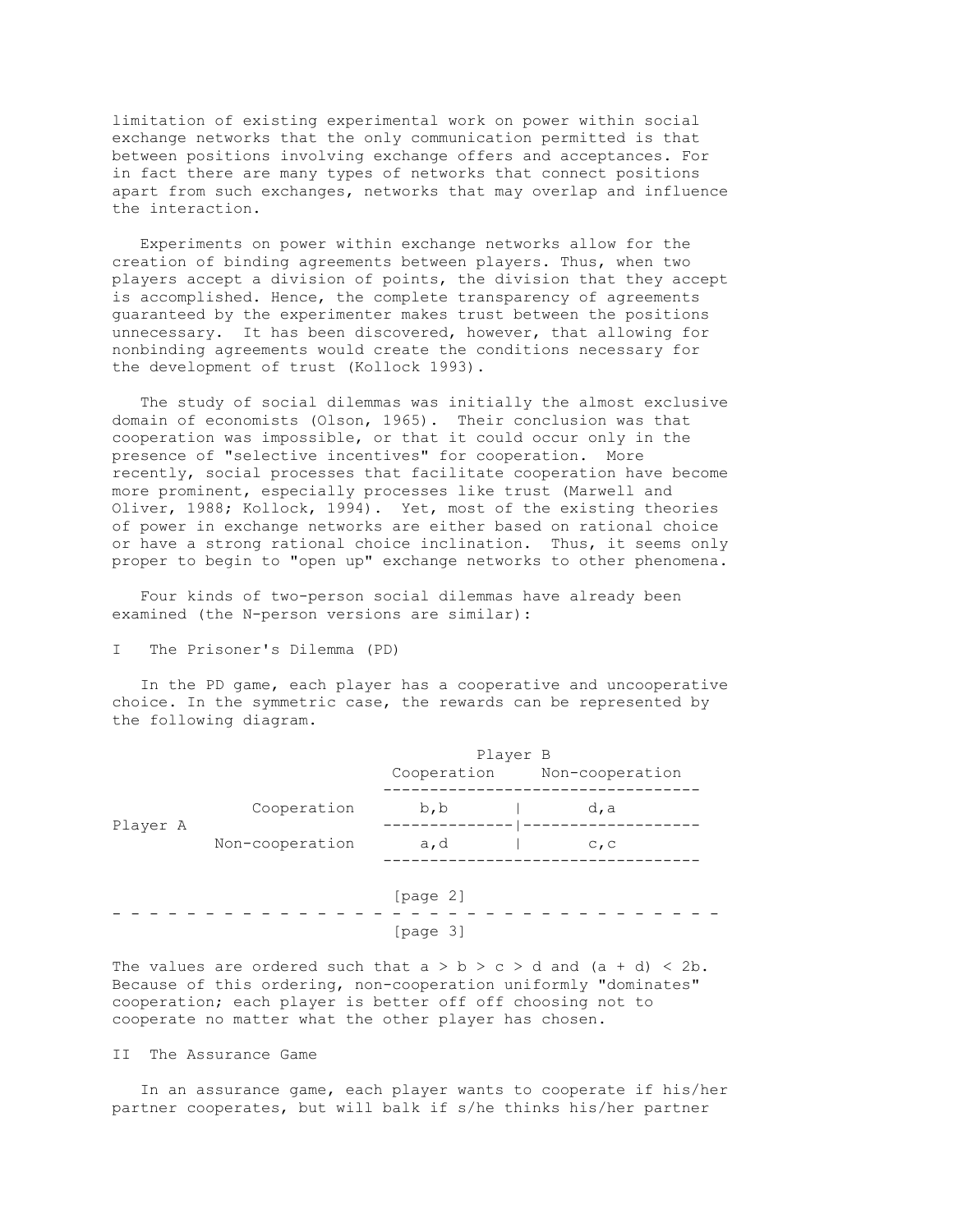is defecting. In such a scenario, the values are ordered such that  $b > c > d$ , but  $b > a$ .

#### III The Chicken Game

 The game of chicken, like the PD, offers each player a cooperative and non-cooperative choice. The difference, however, is that non-cooperation does not dominate cooperation. That is, if one's partner cooperates, one is better off not cooperating. Likewise, if one's partner does not cooperate, one is better off cooperating. The values in such a game, then, are ordered such that  $a > b > c$ , but  $d > c$ .

#### IV The Coordination Game

 In a pure coordination game, each player is motivated to match the other's behavior. Thus, there is no distinctive "cooperative" or "non-cooperative" choice. Rather, all choices are equally valuable if both actors behave in an identical fashion. In the absence of communication between the players, however, this coordination can be difficult to achieve. Hence, in this game, the values are ordered such that  $b > a$ ,  $c > d$ , and  $b = c$ .

#### THE EXCHANGE SITUATION

 In social exchange network experiments, subjects negotiate with each other on the division of a certain number of points, usually twenty-four. Pairs of subjects who can agree with each other divide the points, the points being convertible into money at the end of the experiment. Subjects who do not exchange receive nothing. Further, not all pairs of subjects can negotiate with one another. But the pairs that are able to negotiate form a network, within which each position is allowed to conclude an agreement with at most one other position per game.

 It is my claim that, in such exchange networks, four kinds of social dilemmas become implicit. To facilitate understanding, I will illustrate each of these dilemmas via a simple network. However, my use of such an illustration should in no way suggest that these dilemmas cannot occur in a wide variety of exchange networks.

|  |  |  |  |  |  |  |  |          | [page 3] |  |  |  |  |  |  |  |  |  |  |  |  |  |
|--|--|--|--|--|--|--|--|----------|----------|--|--|--|--|--|--|--|--|--|--|--|--|--|
|  |  |  |  |  |  |  |  |          |          |  |  |  |  |  |  |  |  |  |  |  |  |  |
|  |  |  |  |  |  |  |  | [page 4] |          |  |  |  |  |  |  |  |  |  |  |  |  |  |

I Solidarity of the weak against the strong - a prisoner's dilemma

 A C  $\setminus$  / B

In such a network, A and C are likely to bargain against one other, giving B an opportunity to wield a great deal of power in negotiations. However, should A and C come to an agreement concerning the offers they give and accept from B, then, as a pair, they will exert power equal to B. Nevertheless, B can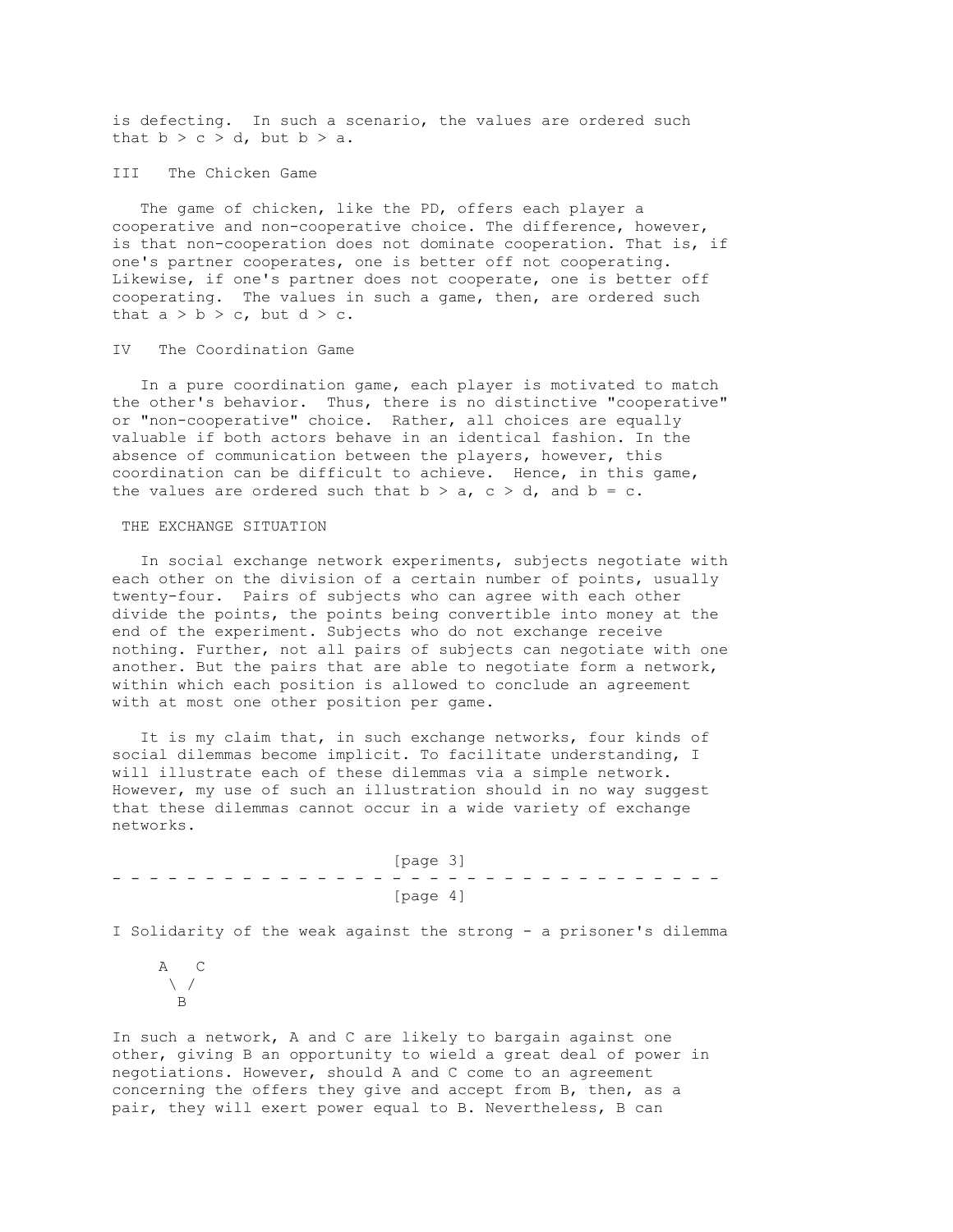attempt to vitiate this agreement by making high offers to A or to C and then by playing them off against each other. Yet, in such a scenario, A and C are better off resisting these offers, which prove detrimental in the long run, despite their immediate appeal.

 The following table is meant to illustrate this situation. The entries refer to the probabilities of being included in an exchange multiplied by the expected proportion of the returns from that exchange. So, for example, if players A and C agree to accept not less than 50% from B, each might expect to be included in half the exchanges, averaging  $.50 \times .50$ , or  $.25$  in reward. If C accepts no offer less than .50, but A accepts lower offers, A will be included in all the exchanges, even if A does not earn as much as B (e.g., .40). But, should both A and C compete against one another, they would each earn almost nothing (.10).

Player C

| .25, .25 | 0.140  |
|----------|--------|
| .4.0     | .1, .1 |
|          |        |

 If free communication were permitted between the positions so that agreements on common strategies with respect to other positions were allowed, we might expect power differences within exchange networks to be reduced. Moreover, if agreements between weak players vis-a-vis strong players were unenforceable, then we might expect affective and trusting relations to develop between successful coalition partners.

II Solidarity of exchange partners - an assurance game

 $A - B$  $\Delta$  / C

 [page 4] - - - - - - - - - - - - - - - - - - - - - - - - - - - - - - - - - [page 5]

 Supposing that A and B have come to a tentative agreement to exchange and that C is faced with the possibility of having no partner, no matter what the terms of the agreement are between A and B, C can always make an offer to A or to B or to both that results in his inclusion. For example, if A and B have agreed to a 12-12 split, C can offer 14 to either A or B, resulting in 10 for C.

 The following table is meant to illustrate the hypothetical, yet plausible, long-term probabilities of being included in an agreement when two players maintain their agreement to exchange and when one accepts the higher offer from an excluded other. In the latter instance, each participant may calculate that s/he has an equal chance (2/3) of being included in an agreement. Moreover, if in such a scenario one player maintains a preference for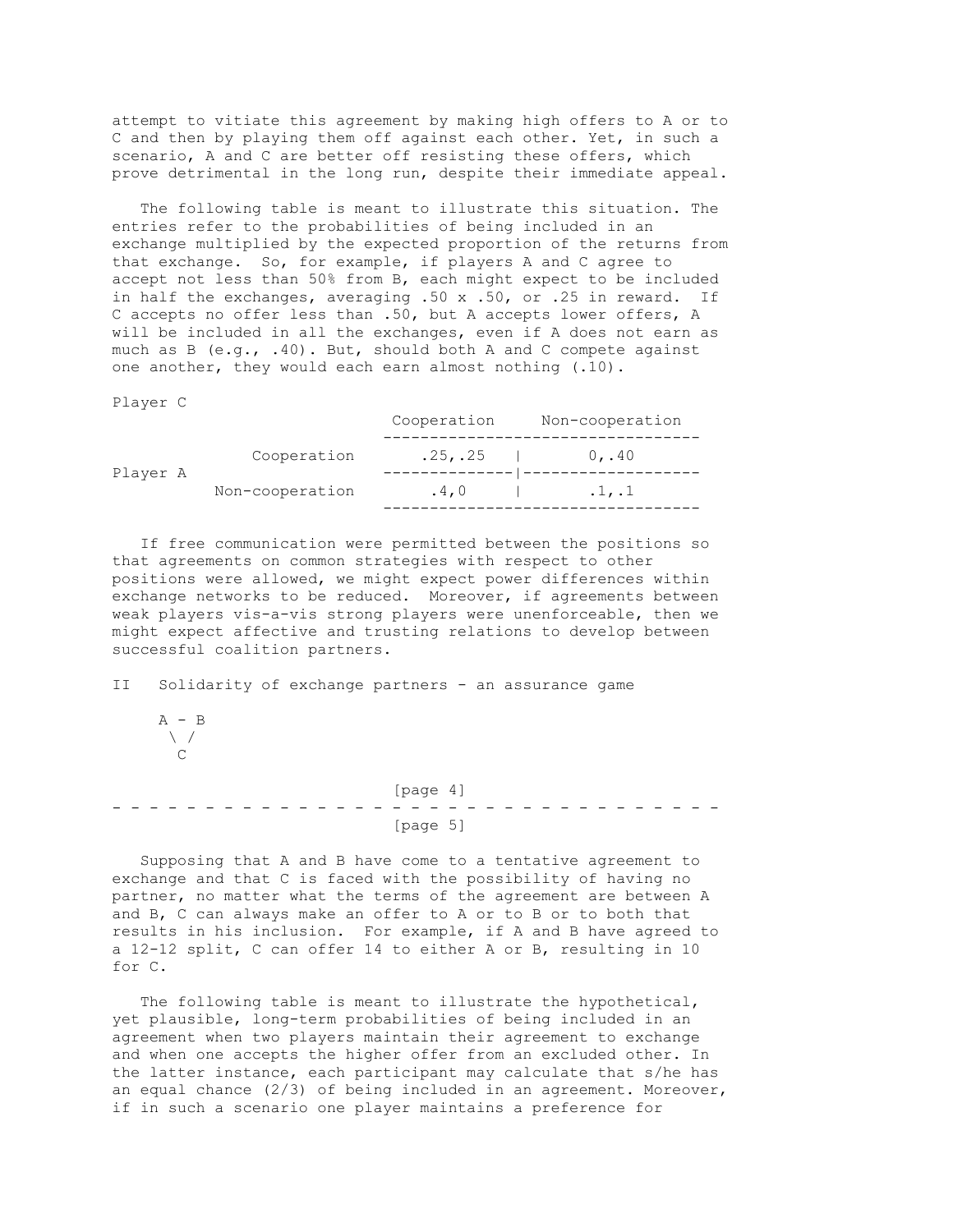his/her partner while the others bargain freely, the loyal partner will be excluded from agreements with C while the disloyal partner will continue to be included in all exchanges. S/he may not lose by not cooperating, but neither will s/he gain.

|          |                 | Player B    |                 |  |  |  |  |  |  |  |  |  |
|----------|-----------------|-------------|-----------------|--|--|--|--|--|--|--|--|--|
|          |                 | Cooperation | Non-cooperation |  |  |  |  |  |  |  |  |  |
|          | Cooperation     | 1,1         | $1/2$ , 1       |  |  |  |  |  |  |  |  |  |
| Player A | Non-cooperation | 1, 1/2      | 2/3, 2/3        |  |  |  |  |  |  |  |  |  |
|          |                 |             |                 |  |  |  |  |  |  |  |  |  |

 This type of social dilemma is particularly likely to arise when exchange patterns are unstable, when sheer self-interest does not drive positions into stably exchanging pairs. Using simulations and experiments, Bonacich and Bienenstock (1995a) have demonstrated that networks without game-theoretic "cores" are inherently unstable in their exchange patterns. Yet, these are the very networks that would be affected greatly if free communication between positions were permitted since pairs of positions could develop affective bonds, cementing their stable trading relations. Instability in trading patterns would therefore be reduced.

### III Bargaining failures - a chicken game

 $A - B$ 

 If either A or B employs a tough bargaining strategy, buffaloing the other with high demands, the result may be advantageous for the tough bargainer. However, if both attempt to use this strategy, there may be no agreement at all. This problem is particularly likely to occur when there is a time limit placed on negotiations. Players may attempt to bluff others by making high demands until just before the time runs out, but time may run out before an agreement is reached.

 [page 5] - - - - - - - - - - - - - - - - - - - - - - - - - - - - - - - - - [page 6]

 The following table represents hypothetically this situation. If both players are willing to compromise, they agree on an equal split (.5). If one player employs a tough bargaining strategy and the other is willing to compromise, the tough bargainer earns more (.9). However, if both participants employ uncompromising strategies, they will fail to conclude an agreement and earn nothing.

|          |                 | Player B    |                 |  |  |  |  |  |  |  |  |  |  |
|----------|-----------------|-------------|-----------------|--|--|--|--|--|--|--|--|--|--|
|          |                 | Cooperation | Non-cooperation |  |  |  |  |  |  |  |  |  |  |
| Player A | Cooperation     | $.5, .5$    | .1, .9          |  |  |  |  |  |  |  |  |  |  |
|          | Non-cooperation | .9.1        | 0.0             |  |  |  |  |  |  |  |  |  |  |
|          |                 |             |                 |  |  |  |  |  |  |  |  |  |  |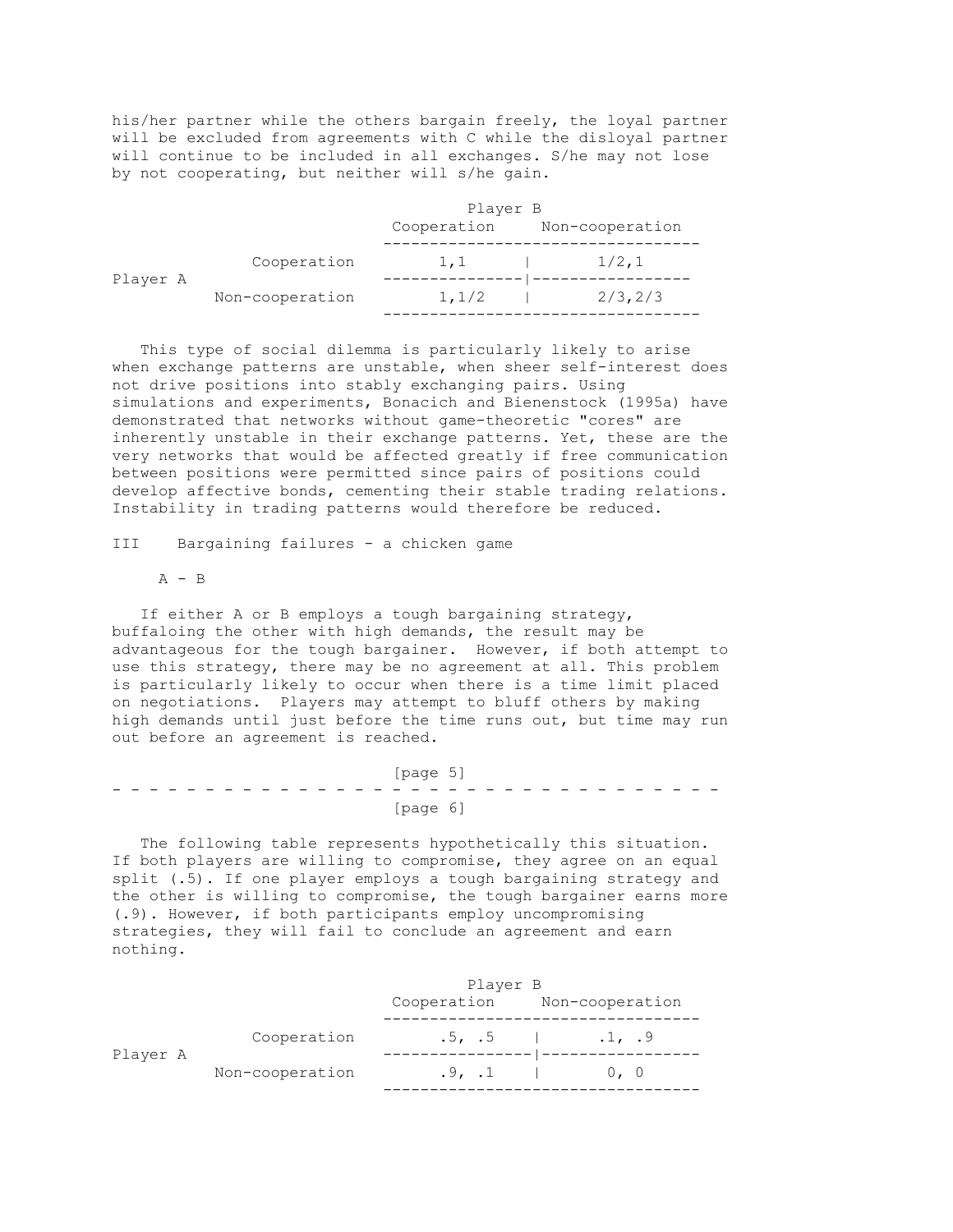

 In this scenario, five different patterns can result in completed exchanges, wherein no further exchanges can occur because there are no connected players who are not already involved in an exchange. The five patterns are AB/CD/EF, BC/DE/FA, AB/DE, BC/EF, and CD/AF. The latter three patterns, involving only two trades, are suboptimal from every position's point of view; for no matter what the terms of trade between the two pairs might be, there is always a trade involving three pairs in which some players will be better off, but none will be worse. For example, suppose the pairs AB and DE both divide the profits from their exchange evenly. Alternatively, suppose that B and C trade (B earning 60% of the profits), A and F trade (A earning 60% of the profits), and D and E trade evenly. Four of the players are strictly better off, but the other two are not in a worse position.

 This type of suboptimality is different from the others in that it does not so clearly result from short-term self-interest. The important group problem is to coordinate so that one of the two optimal patterns occurs. In that respect, this exchange is much like a coordination game. The suboptimal patterns may occur if subjects concerned about the possibility of exclusion are too eager to accept suboptimal agreements. As such, open and unrestricted communication between positions might reduce the frequency of suboptimal exchange patterns.

|  |  |  |  |  |  |  |          | [page 6] |  |  |  |  |  |  |  |  |  |  |  |  |  |
|--|--|--|--|--|--|--|----------|----------|--|--|--|--|--|--|--|--|--|--|--|--|--|
|  |  |  |  |  |  |  |          |          |  |  |  |  |  |  |  |  |  |  |  |  |  |
|  |  |  |  |  |  |  | [page 7] |          |  |  |  |  |  |  |  |  |  |  |  |  |  |

#### CONCLUSION

 What is the advantage of conceiving exchange networks as rife with potential social dilemmas? One implication is that social exchange networks might be richer and more interesting if we allowed more open communication between subjects and if we allowed for nonbinding agreements between positions. Under such conditions, some of the phenomena that have interested psychologists recently could be studied within exchange networks. In addition, allowing more open communication between positions would positively affect distributions of power, exchanges, and the stability of exchange patterns.

#### REFERENCES

Bonacich, Phillip and Elisa J. Bienenstock. 1995a. "When Rationality Fails: Unstable Exchange Networks with Empty Cores."